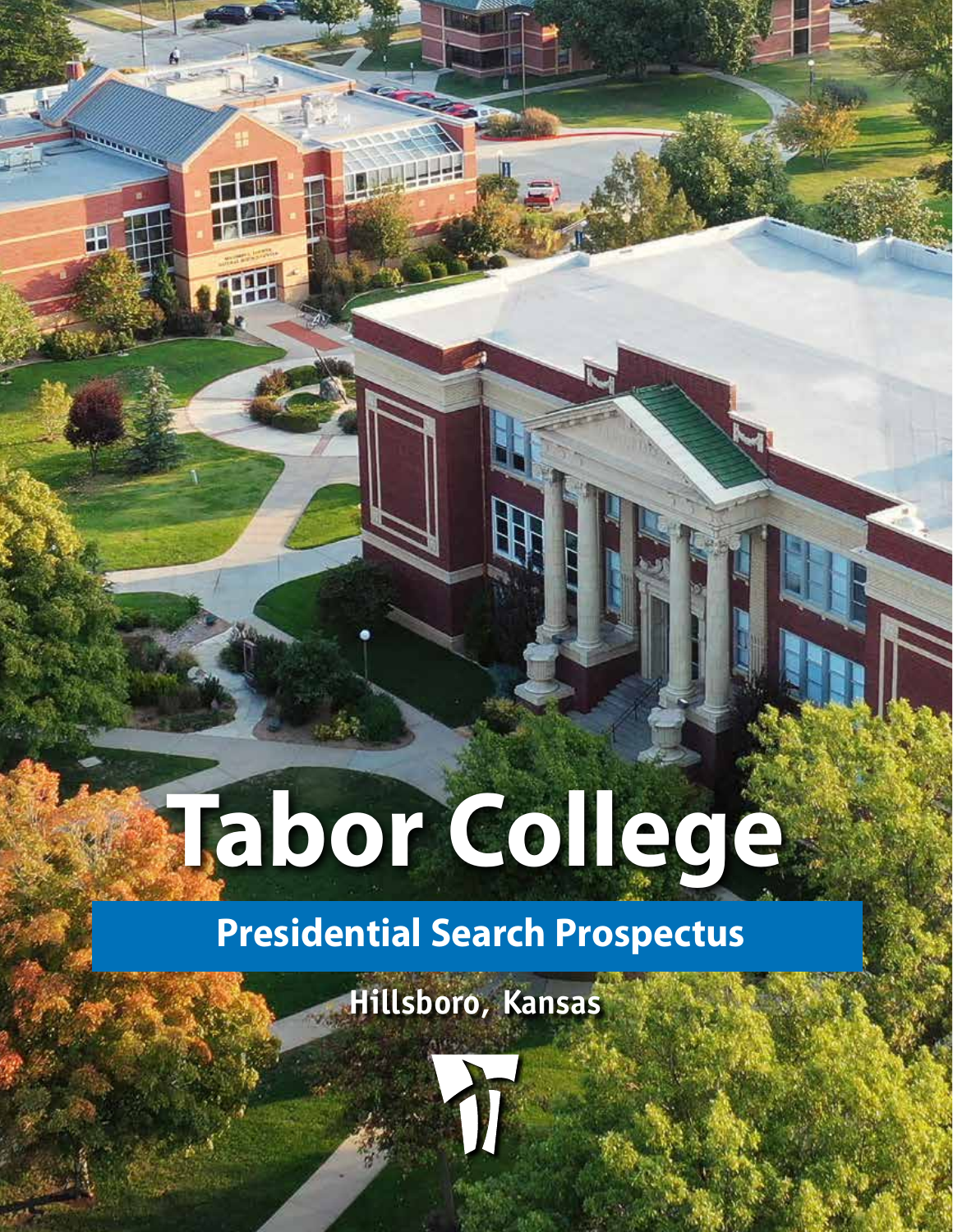#### Friends of Tabor,

On behalf of the Board of Directors of Tabor College, we welcome you and thank you for your desire to learn more about Tabor, our mission, and who we are seeking to lead us boldly into the future. We are excited for what that future holds and how our next leader will continue the incredible legacy that has been built since 1908.

Tabor College has a rich history of preparing people for a life of learning, work and service for Christ and His kingdom. The Lord has blessed us, and we praise Him for how he has led so many students to seek a Christ centered education at Tabor. It's so rewarding to talk with alums who consider their time at Tabor one of the best experiences of their life.

I'm one of those alums and count it a privilege to now give back in a small way to the college that was transformative in my life. We are grateful for Dr Jules Glanzer who has served Tabor well over the last 13 years, and we thank him for his faithful service, strong spiritual commitment, and his dedicated leadership. His transition to retirement is well deserved and we wish him God's richest blessings.

Please join us in praying for guidance and direction as we seek our next president, and how God may use you in our future, to continue our legacy of service and commitment to Christ.

Blessings,

**Susan Franz Koslowsky, '84** *Tabor College Board Chair*



Established in 1908, Tabor College was founded by a group from the Mennonite Brethren denomination. The Mennonite Brethren, established in 1860, is part of the broader Mennonite family of believers who came out of the so-called "radical wing" of the Protestant Reformation. Influenced by Menno Simons and others, these Christians held deeply to the centrality of the Gospels, including the Sermon on the Mount (Matthew 5-7); the importance of discipleship; the centrality of Jesus; the church as a covenant, counter-cultural community; and the belief in believer's baptism. (The name "Anabaptist" which means "rebaptizer", was originally a derisive designation pinned on Anabaptists for rejecting the ceremonial sprinkling they received in infancy as valid baptism).

Among the numerous Mennonites who migrated from Russia to the Great Plains of the United States and Canada, it was the Mennonite Brethren and a similar group, the Krimmer Mennonite Brethren, who saw the need for an institution of higher education, and chose Hillsboro, Kansas, for its location. The first class at Tabor College included 35 students that quickly grew to 104 by the end of the first year. Ten years later, the college's only building was destroyed by a fire; however, the resiliency of the Mennonite Brethren prevailed. Two years after the fire, construction of two new buildings replaced the first. This spirit of resiliency has continued with the college throughout the past 113 years.

Tabor College continues to be affiliated with the Mennonite Brethren Church. The college operates under its own charter and is accountable to the Mennonite Brethren churches of the Central, Southern, Latin America, and Eastern districts.

#### Doctrine

Tabor College, as a ministry of the Mennonite Brethren Church, accepts the "Confession of Faith of the Mennonite Brethren Churches of the United States," adopted in 1999. Mennonite Brethren follow evangelical Anabaptist theology, which emphasizes new birth in Christ and faithful discipleship, a mission of personal evangelism and social justice, and obedience to the Bible as interpreted within the community of faith. A full copy of the MB Confession of Faith is available online at the conference website: [usmb.org/confession-of-faith-4/](http://usmb.org/confession-of-faith-4/)

#### Prospective Candidates,

On behalf of the Search Team, I want to thank you for your interest in considering the role of President at Tabor College. Our hope is that this Search Prospectus will both give you a taste of the school we love, and a sense for what we believe Tabor needs most in its next President.

After President Glanzer announced his retirement, we established a Search Team that represents the Board, administration, faculty, alumni, and other stakeholders. This is an outstanding group of people, who bring a diversity of gifts, skills, experience, and perspectives to the task. What they share in common is a passion for Tabor, a love for Jesus, godly wisdom, strong convictions, and the maturity to listen well and to thoughtfully consider the views of others. It's an honor for me to lead this group.

We do not know exactly where our next President will come from - whether it is from the business world, higher education, church-based ministry, or some other background. We do believe that Tabor's next President will have a deep and vibrant faith, a love for Christian liberal arts education, a passion for students, and a strong sense that this opportunity is more than just a career, but a calling.

We desire to lead a search process that is marked by excellence and integrity. This is a weighty and important endeavor, and, as such, we would greatly appreciate your prayers in the weeks and months ahead.

The first section of this document provides an overview of Tabor. The second section describes the scope and responsibilities of the role. The final section details the process for applications and nominations. If, after reading this Profile, you feel that your values, abilities, and experiences make you a good match for Tabor College, we warmly invite you to begin the inquiry process.

**Jeff Nikkel, '91** *Search Team Chair*





#### **Institutional Overview**

#### **History**

### **Welcome**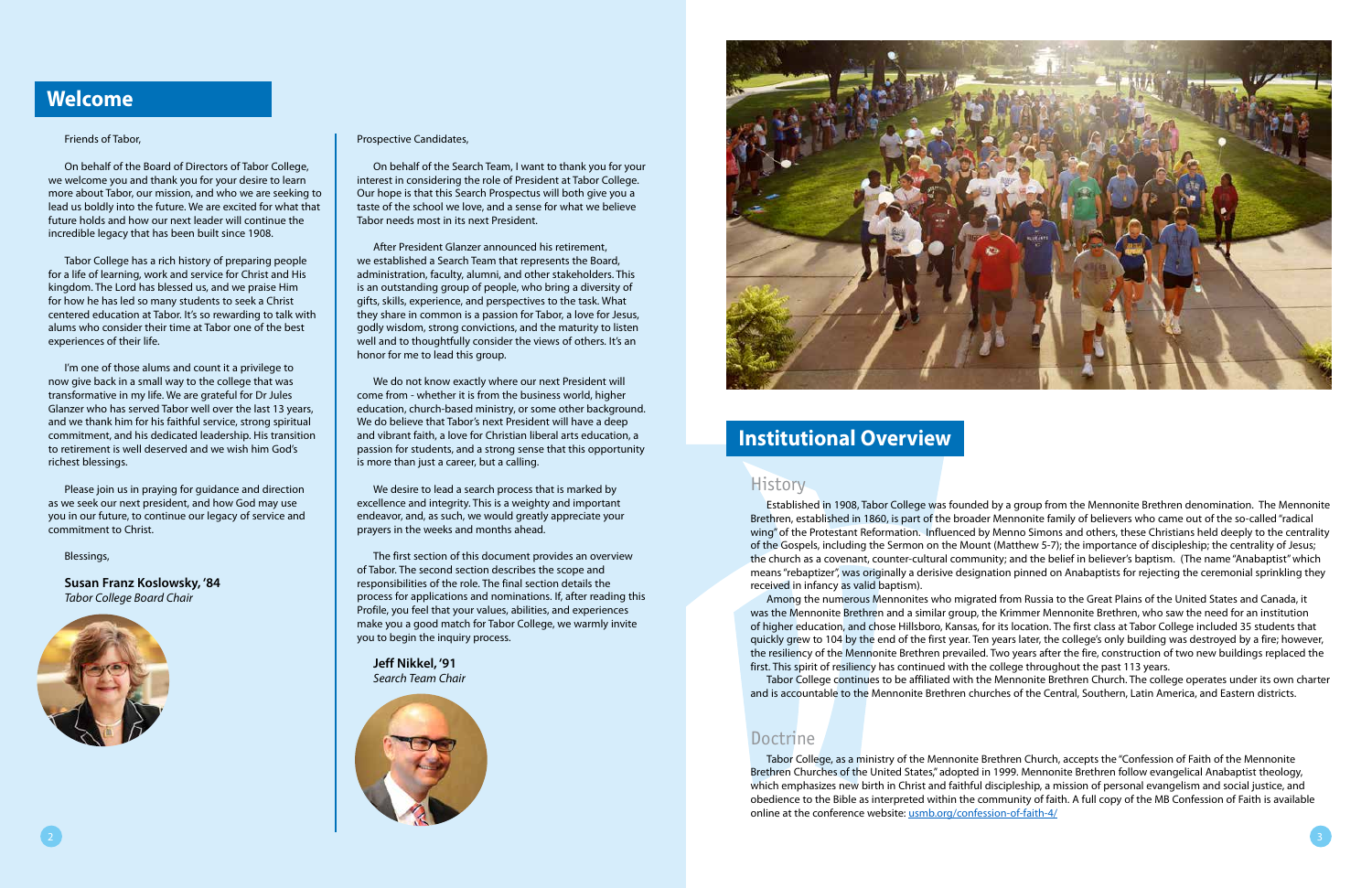#### Mission, Values and Vision



The *mission* of Tabor College is to prepare people for a life of learning, work, and service for Christ and his kingdom.

The *core values* that underlie this mission include a commitment to being Christ-centered in all aspects of life, a passion for learning, meaningful involvement in co-curricular activities, the promotion of service to others, and substantial community experiences.



The **v***ision* of Tabor College is to be the college of choice for students who seek a life-transforming, academically excellent, globally relevant, and decidedly Christian education.

#### **Recognitions**

#### **Accreditation**

Tabor is regionally accredited by Higher Learning Commission (HLC). The College holds membership in the Kansas Collegiate Athletic Conference, the Kansas Independent College Association, the Council of Mennonite Colleges, and the Council for Christian Colleges and Universities. In addition, Tabor holds private accreditations in Education, Music, Social Work, and Nursing. The RN-BSN program at Tabor College is accredited by the Commission on Collegiate Nursing Education. Students who complete the social work major are eligible to be licensed at the Licensed Bachelor of Social Work level.

For 17 straight years Tabor has been rated in the top 50 of Midwest Regional colleges in *US News & World Report* Best Colleges edition. Tabor also ranked seventh among the Most Innovative Schools category, 11th for Best Undergraduate Teaching, and 27th in Top Performers in Social Mobility.

> **Students** Pell-eligible

"B" rating by Forbes Financial, the highest of Kansas Private Colleges and Universities.

#### Campus

Tabor's campus is beautiful, consisting of 44 buildings, located on an 86.5-acre tract in the southeast part of Hillsboro. Recent projects include the construction of the Joel Wiens Stadium, the 55,000-square-foot Shari Flaming Center for the Arts, the Shari Flaming Welcome Center, and an indoor tennis facility. A pre-campaign study was completed in February 2020 that points to residential housing as one of the top priorities in fundraising for future campus development.

#### Community

## **Tabor by the numbers**



Hillsboro is located in central Kansas along US Highway 56, near Kansas Highway 15. A rural community of 3,000, and an additional 2,400 people within a 10-mile radius, Hillsboro is the largest city in Marion County. It is 50 miles northeast of Wichita, Kansas's largest city. Local education is provided by Unified School District 410, the K-12 public school, which has an enrollment of 560. Marion County Reservoir, Marion County Lake, Hillsboro Municipal Golf Course, and Hillsboro Family Aquatic Center provide a **Kansas City** wide range of recreational opportunities.

> All American Team Scholar Awards

Students Who Received Financial Aid



Hillsboro features plenty of opportunities for work, play, worship and a great quality of life.

Tabor is strategically positioned in the middle of the US with major cities of Dallas, St. Louis, Kansas City, Omaha, Des Moines, Tulsa and Oklahoma City all within six hours of campus. Interstate 35 and Interstate 70 are accessible within one hour.

The closest airports with multiple carriers include Wichita (ICT) and Kansas City (MCI).



## **Institutional Overview**

**642** Total enrollment

**504** Residential undergraduate

**25** Online undergraduate

**56** Online graduate

**57** Dual credit

Tabor welcomed the largest freshman class in Fall 2020 (171, an increase of 35%) and total new students (236, an increase of 23%) in our history:

#### Enrollment

#### **Tabor Promise**

In an effort to provide the most compelling college experience possible, Tabor College promises that students will:

- Be encouraged to place Christ at the center of all they do
- Be asked to pursue excellence in academics, athletics, and the arts
- Be prepared for the real world
- Be made aware of their place in God's kingdom

#### **Tabor Advantage**

Tabor is different from other colleges in the way that it uniquely combines Kingdom awareness with real-world readiness. Specific advantages of attending Tabor College include:

- Understanding career as a calling
- Being able to obtain a double major in four years
- Having the opportunity to complete a degree in three years
- Learning and practicing leadership
- Paying an all-inclusive price

#### Tabor College Brand

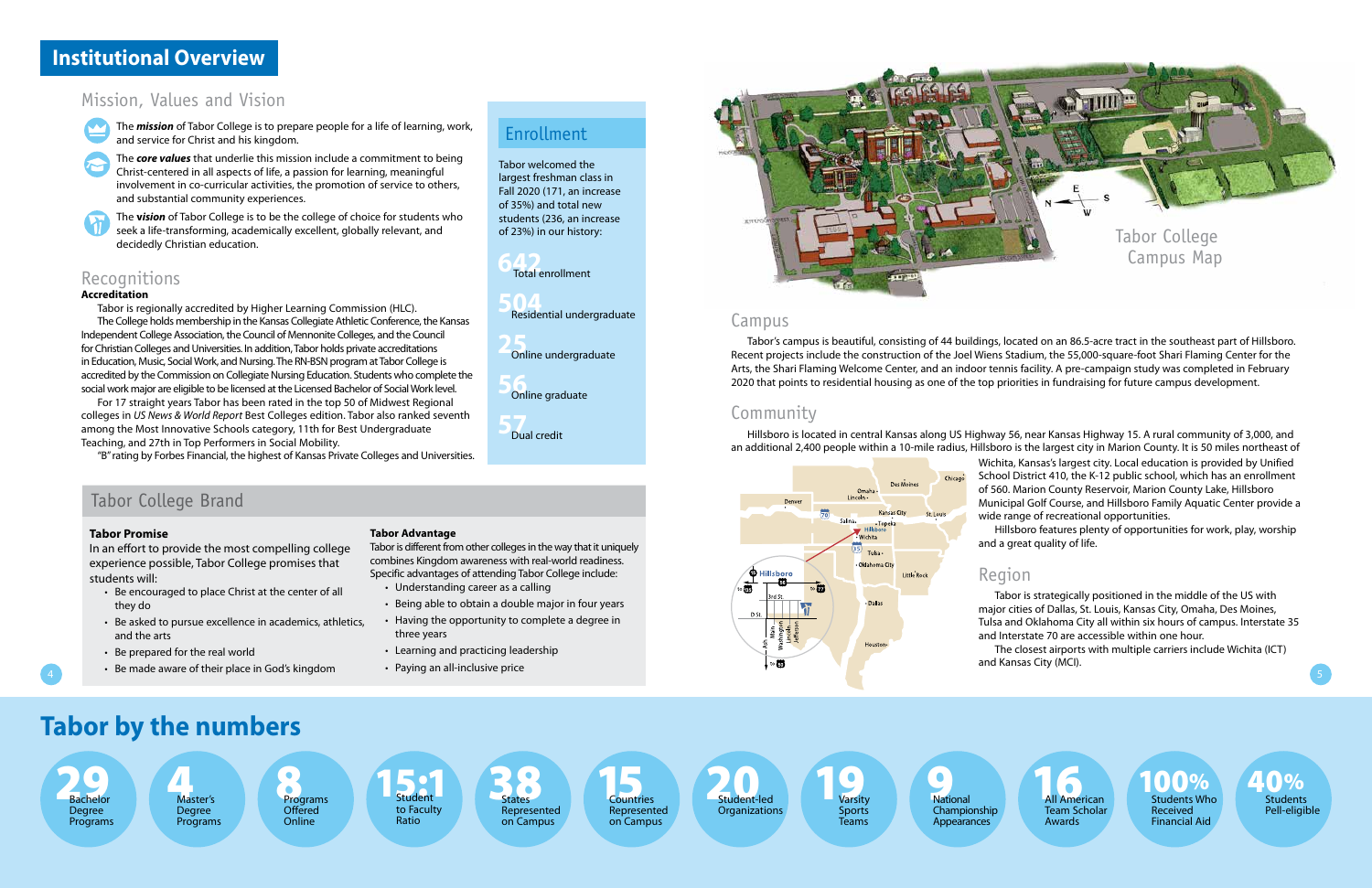#### Tabor College has a Great Future

We enthusiastically seek "to be the college of choice for students who seek a life-transforming, academically excellent, globally relevant, and decidedly Christian education." We believe that it is exactly the kind of school that the world needs and the kind of education that the college is uniquely positioned to offer. Building on the school's rich history, generous constituents, beautiful campus, strong balance sheet, and talented faculty, coaches, and staff, Tabor is poised for an incredible future. Tabor's next president will have the privilege and responsibility of charting the way toward making this vision a greater reality.



#### Tabor College is a Great Institution

For 113 years, Tabor has faithfully carried out its Christ-centered mission, "preparing people for a life of learning, work and service for Christ and his kingdom." Thousands and thousands of students have come to Tabor and experienced a Christ-centered, Liberal Arts education that has been lifetransforming; and, in response, have gone on to minister Christ's redemptive love to a world in need. Our graduates have been recognized for their influence and accomplishment in virtually every form of endeavor. For being a small school in a rural environment, it would be hard to overstate Tabor's impact in the state, in the region, and in the world. Tabor's next president will steward this legacy and, with God's grace, guide the school to even greater success.



## Tabor College is Seeking a Great Leader

Facing these headwinds and envisioning new opportunities for For that person, this position represents an amazing

Tabor will require a special kind of person – a collaborative, unifying leader; a gifted fundraiser; an authentic lover of people, and a business-minded executive. We're looking for a person who loves Jesus, is committed to Christian Liberal Arts education, is innovative and entrepreneurial, and can continue the work of building a culture of excellence, collegiality, hospitality, trust, and service. opportunity to shape the future of an exceptional institution and to make an enormous difference – directly and indirectly – in the lives of thousands of people.

#### Tabor College Faces Great Challenges

As the presiding leader of a Christian higher education institution, Tabor's next president must be prepared both for the immense opportunities and also for the inevitable challenges. Tabor is not alone in grappling with the structural challenges and complexities facing higher education; dealing with the increased division, partisanship, and polarization in our nation; experiencing the familiar reality of needing to do more with less; and adjusting to the rapid pace of technological change, not to mention delivering an education in the midst of a global pandemic. These challenges, and others, are very real.



#### **Opportunity**

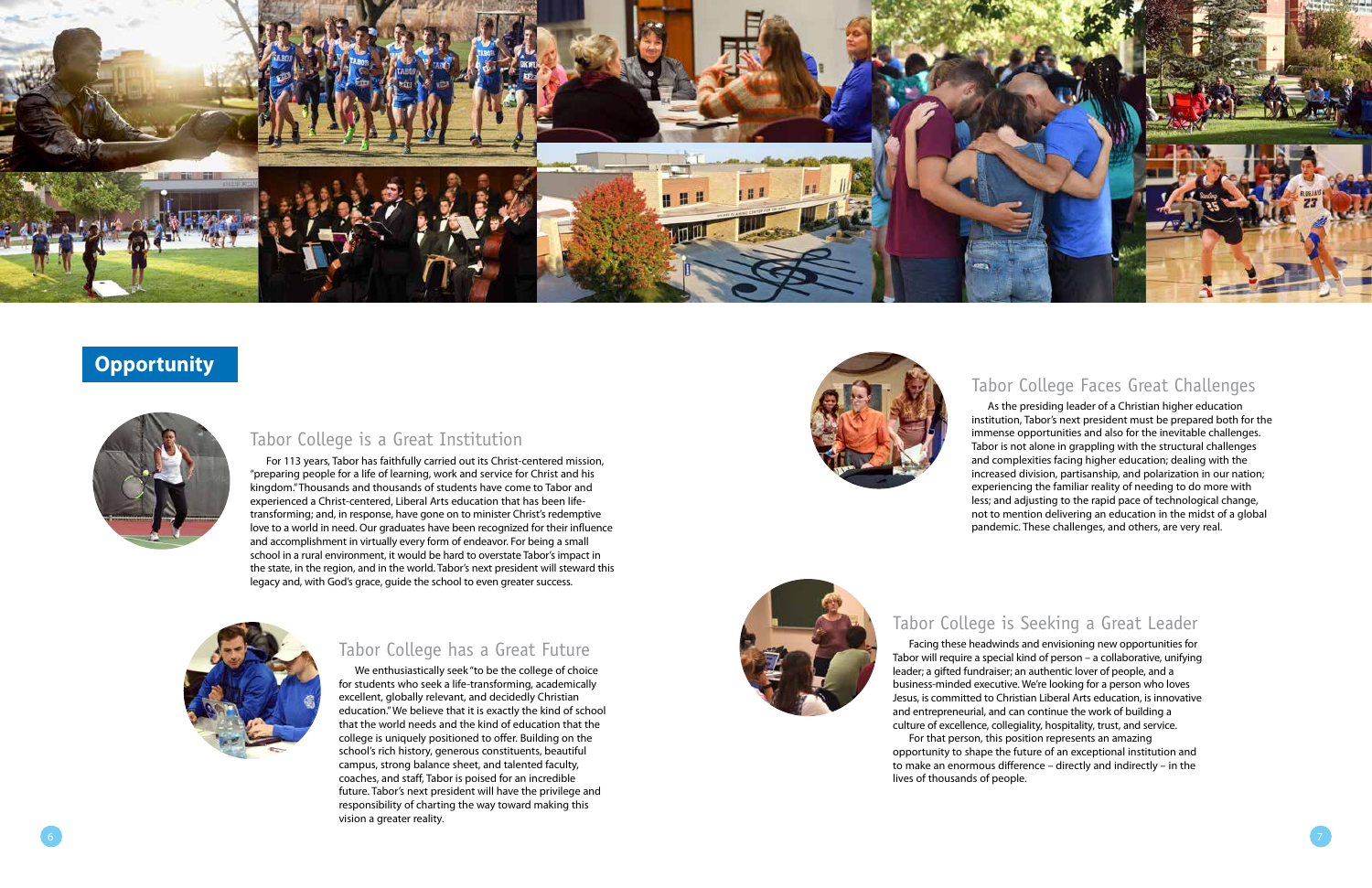Tabor's next president will need to devote time, attention, and effort to the following priorities and challenges. These are not isolated, stand-alone, easily solved issues, but rather interrelated, systemic challenges and opportunities.

**Tabor's next president will be expected to:** 

**Ensure that Academics is valued as a foundational, essential part of the Tabor experience.** Tabor's next president will need to value the faculty voice; articulate the importance of the Academy; develop greater trust and respect between faculty and administration; allocate appropriate resources; foster an innovative environment that attracts and retains high-quality faculty, students, and staff; and raise the academic bar, insisting on excellence in the classroom.



## **Leadership Agenda**

8 9 believe wholeheartedly in Tabor's distinctive values. Tabor's next president will need to help the school navigate this tension. **Shape (and in some ways shift) campus culture.** We desire that the ethos – the way campus feels – would be attractive and inviting, pointing people to Christ. We desire a culture that is unmistakably marked by warmth, honesty, mutual respect, generosity, excellence, hospitality, and self-giving service. These things come from God, point to God, and, in fact, when embodied in community, create the perfect environment in which people can meet Jesus and grow in relationship with him. (One mark of this kind of culture is the ability and willingness to engage in meaningful conversations about challenging issues: race and issues of diversity, for example.) Because we believe that life transformation primarily happens in Christian community, issues of culture are mission-critical. One of Tabor's challenges in recent years has been a gap between the type of student Tabor wants to recruit and the type of student Tabor has been successful in recruiting. A significant percentage of students, many of whom are student athletes, come to Tabor not explicitly looking for an "excellent" or "decidedly Christian" education. Tabor's reliance on these students has created somewhat of an imbalance in the student body, which, over time, has negatively impacted Tabor's academic mission and, in some ways, Tabor's culture. We believe that Tabor has something important and beautiful to offer a segment of students who lack academic readiness and/or do not yet know Jesus. We also believe that a solid majority of Tabor students need to

**Ensure Continued Financial Stability.** Tabor's next president will need to drive enrollment growth, increase retention, and deliver a sustainable business model to plan for and adapt to the changing demands in higher education. In addition, he/she must continue on the path of previous leaders, who have successfully expanded Tabor's donor base, grown the endowment, and completed needed capital campaigns. Replacing and expanding student housing continues to be an acute need and priority.

**Continue to articulate and live out Tabor's unique theological identity.** Tabor is a Mennonite Brethren institution and, as such, has a long history of being both Evangelical and Anabaptist. Tabor teaches a Christ-centered worldview; holds Scripture as the inspired, infallible, authoritative word of God; believes in the centrality of Jesus Christ; and is grounded by the "Good News" that, in Jesus, salvation is possible by grace through faith. We believe that the best thing that could ever happen to a person is to be in right relationship with God. Tabor also believes that the Gospel creates a new kind of person and a new kind of community. In response to God's extravagant grace, as followers of Jesus, we play our part in God's story as agents of Christ's love and reconciliation, living lives marked by love, generosity, fidelity, peace, joy and self-sacrifice. For 160 years, Mennonite Brethren have been living out (albeit imperfectly) these distinctives, and Tabor is honored to partner with, and walk alongside, these churches. Tabor's next president must be able to articulate this unique identity in a winsome, attractive, and compelling way.

# **Articulate**

# **Inspire Shape**

## **Ensure**

# **Continue**

**Unify and inspire the entire Tabor community around a common purpose and** 

**vision.** God has profoundly blessed Tabor with outstanding students, staff, faculty, coaches, administrators, alumni, and friends. Without them Tabor does not exist. Among these stakeholders is a growing anticipation and excitement about the next season for Tabor College. Tabor's next leader will have the chance to articulate a fresh and compelling strategic vision for where the school is headed and how it will get there. This will require a process of demonstrating credibility, listening deeply, finding common ground, building trust, and leading boldly. The result will be a greater sense of shared-ownership and shared-sacrifice, with everybody "pulling in the same direction."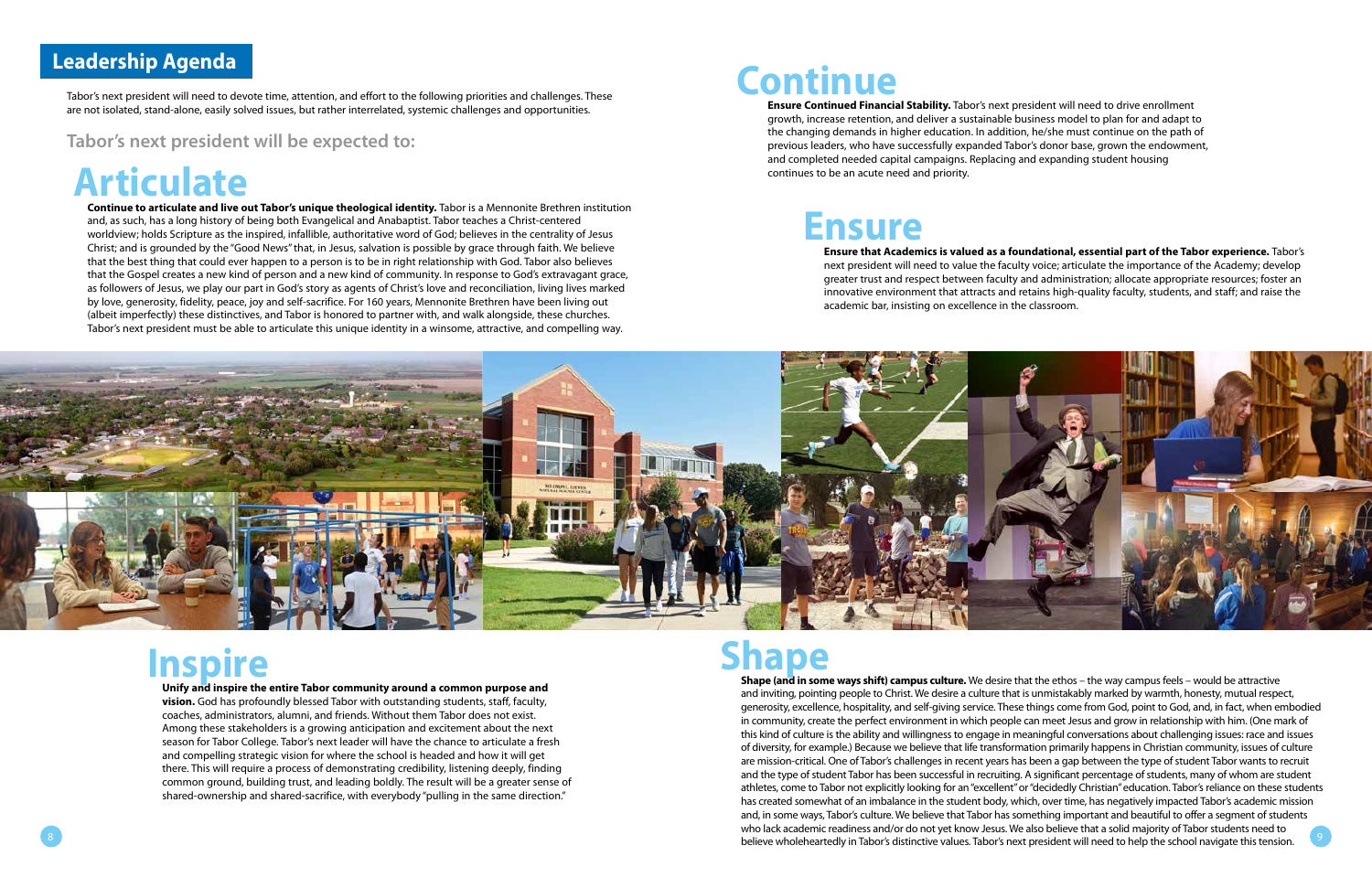#### Personal Characteristics:

We are looking for a leader who demonstrates:

- Passion and conviction
- 
- Optimism and positivity<br>• Emotional Intelligence, including a high level of selfawareness
- Wisdom and spiritual maturity
- Confidence and courage, willing to make unpopular decisions and lead against the tide, when necessary, without burning bridges
- Kindness and sincerity
- Executive presence and polish, representing Tabor well in all places
- A servant's heart, appropriately using his/her power
- Cultural competence evidenced by an awareness, sensitivity and appreciation for a diverse range of perspectives
- Global mindedness, demonstrating strong intercultural proficiency, openness, and a desire to expand domestic and international opportunities for students

#### Strengths and Abilities:

We believe the next Tabor president needs to:

- Be an **excellent communicator**, speaking and writing with clarity, insight, and conviction, inspiring others to action.
- Be a **good listener**, curious about people's lives, and interested in hearing and understanding various points of view.
- Be a **lover of people**, building strong rapport and relating well with a wide range of stakeholders and audiences.
- Be a **proven fundraiser**, able to make connections, sustain relationships, and develop resources needed for Tabor to thrive.
- Bring significant **executive leadership experience** and demonstrate the **ability to lead a complex organization**.
- **Genuinely love students**, being personable and approachable, authentically investing in students' lives and in their growth/formation.
- Be a **team builder** with a proven record of building collaborative, collegial, lasting, professional relationships.



#### Leadership Style and Abilities:

We believe that Tabor's next president needs to:

• Be **collaborative and supportive**, encouraging dialogue and building consensus when possible • Be **visionary**, cultivating and expressing a compelling shared vision of what is possible • Be **adaptive, flexible, and open to change**, adjusting readily to new perspectives and changing

• Be **strategic**, developing high-level outcomes and strategic objectives, while trusting faculty and

- 
- 
- conditions
- senior leadership to execute tactically
- Be **action-oriented and ambitious**, discontent with the status quo, leading with a sense of urgency<br>• Be **business-minded**, understanding the business aspect of the college, including the importance of a balanced budget and a sustainable business model
- 
- Be able to **set clear performance expectations** and hold people accountable
- Be **innovative**, thinking creatively and entrepreneurially, looking for resourceful and creative ways to accomplish big things
- challenges

• Be **persevering**, demonstrating resilience and the ability to stay the course in the face of significant

#### Requirements:

• Demonstrates strong character, integrity, and honesty at all times, leading by example and being

• Demonstrates a deep, vibrant, evangelical faith, with a willingness to attend a Mennonite Brethren

• Demonstrates a respect for, and willingness to connect with, Mennonite Brethren churches and

- the kind of person people want to follow
- church
- Affirms the Mennonite Brethren Confession of Faith. [usmb.org/confession-of-faith-4/](https://usmb.org/confession-of-faith-4/)
- other denominational institutions
- significant leadership experience
- institutions
- Makes Hillsboro his/her home and be an active member of the community



• Holds a terminal degree; willing to accept candidates with an advanced degree who also have

• Possesses at least five years executive leadership experience, ideally in complex and diverse

## **Ideal Candidate Profile**